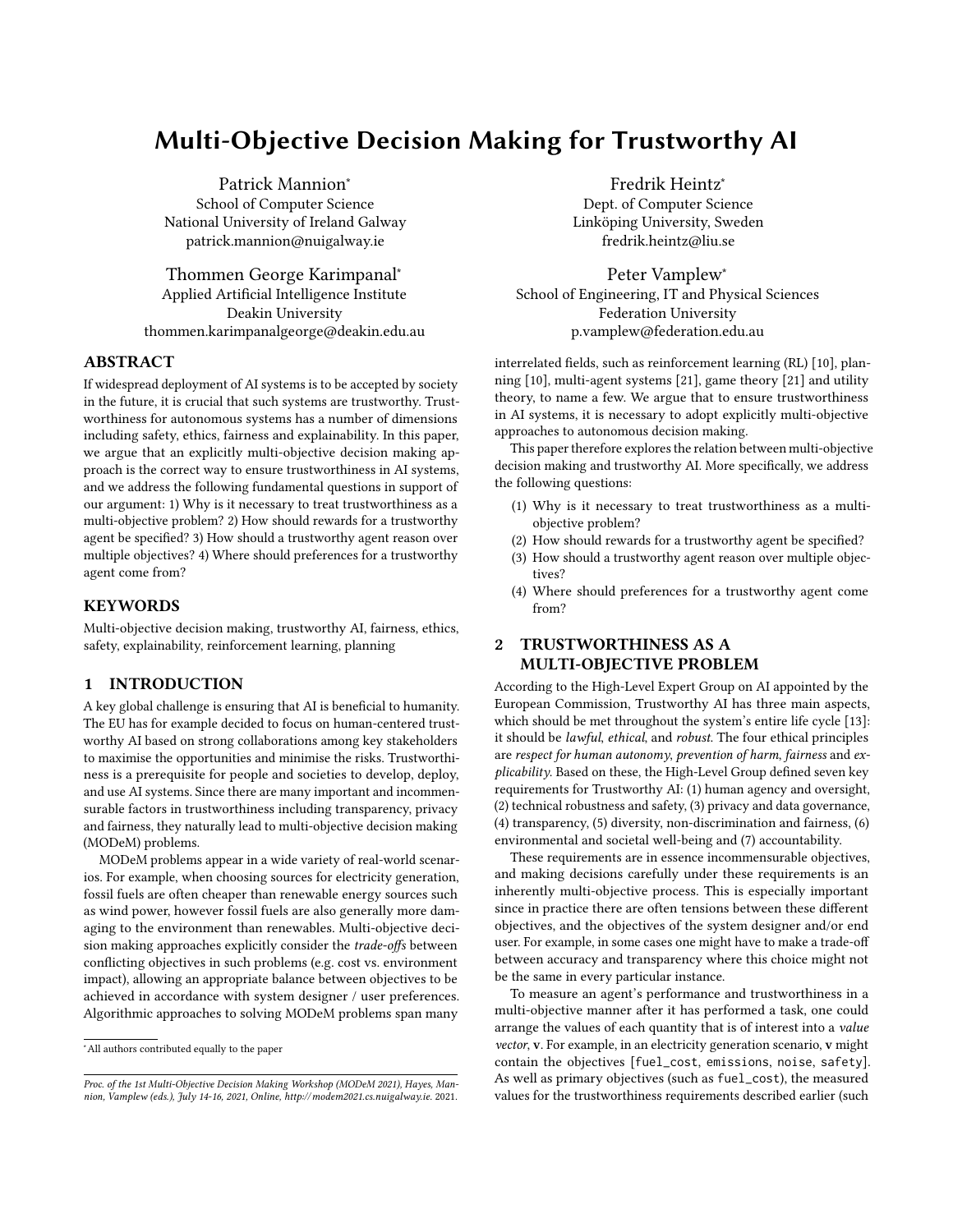as safety) can also be explicitly accounted for, allowing an agent to optimise for and be evaluated on the desired trustworthiness requirements in addition to its primary goals.

Once a multi-objective perspective has been adopted, an important question that must be answered is: how to select the preferred multi-objective outcome? When evaluating different candidate agents to perform a task, the system designer can compare the multi-objective value vectors for each agent; if one agent is superior across all objectives then that agent is the clear winner. However, if e.g. one agent has a low fuel\_cost but high noise, while a second agent has a high fuel\_cost but low noise, their value vectors are non-dominated with respect to each other, and an appropriate value vector must be chosen according to the preferences of the system designer or end user. According to the ethical guidelines, it is our individual and collective responsibility as a society to work towards ensuring that all three components help to achieve Trustworthy AI. Having this explicit choice, helps us take the trustworthiness into account.

One option to allow selections between non-dominated vectors is to define a *utility function*  $u$  that takes a value vector as input, and returns a scalar value:

$$
v_u = u(\mathbf{v})\tag{1}
$$

Given an appropriate utility function, a ranking over possible agents to solve a task could be established, based on the utility of their respective value vectors. More generally, a utility function can be paramaterised by both a value vector v, and another vector w that specifies the preferences of the system designer. A canonical and widely-used example of a utility function is linear scalarisation:

$$
v_u = u(\mathbf{v}, \mathbf{w}) = \mathbf{w}^\top \mathbf{v}
$$
 (2)

By explicitly representing the different aspects as a value vector, the problem and the solution is made more understandable by humans which will directly improve the transparency of the approach, the accountability, and the potential for human oversight.

#### <span id="page-1-0"></span>3 REWARD SPECIFICATION

In typical agent-based decision making systems, desired behaviours are achieved by optimising a single clearly defined objective function that is specified by the system designer. However, the design of these objective functions are often arbitrary, and may be counter-intuitive. For example, the performance of agents based on approaches such as reinforcement learning or planning can be evaluated in terms of a designer-specified reward function; such agents then aim to learn or plan a policy to select actions that maximise the sum of rewards they receive. The general idea is to favourably reward desirable actions and penalise undesirable ones. However, this assumes the foreknowledge of desirable and undesirable actions a priori, which may not be feasible in many practical scenarios. Another fundamental issue when designing reward maximising agents is the lack of principled guidelines for the specification of reward functions. As noted recently by Knox et al. [\[17\]](#page-4-3), the main textbooks, as well as the wider research community, devote very little attention to the topic of reward design.

In certain types of problems, the design of reward functions to evaluate the performance of an autonomous system is relatively straightforward. For example, for a system conducting highfrequency trading of stocks or other asset classes, an obvious objective is the total profit achieved in dollars; this naturally leads to rewards that are based on the profit/loss for each specific action (trade). When performance can easily be evaluated in quantitative terms (e.g., cost, emissions, travel time etc.), there exist natural specifications for rewards that an agent can optimise for.

However, in many problems it is not straightforward to design reward functions. Consider for example an autonomous driving scenario; how should a collision between an autonomous vehicle and a piece of street furniture be rewarded? Should the reward for such an undesirable outcome be -10, -100, or -1,000,000 even? This is an example of an arbitrarily defined reward; the scale of the reward is chosen by the system designer, and is not well-justified. In such settings, the relative reward values assigned to different actions is generally also arbitrary, and the incorrect specification of rewards could have an adverse effect on the policy learned [\[3\]](#page-3-0). Worse still, such arbitrarily-defined reward functions often combine multiple different terms representing various desirable/undesirable behaviours into the same reward function, making it nearly impossible for the agent to reason about which aspects of its behaviour map to which desirable/undesirable reward term.

A potential solution for settings where there is no natural quantitative measure of performance could be to move towards eventbased learning, where each event that occurs during an agent's interaction with its environment is simply associated with a binary reward (1 if event is true and 0 if event is false). Such an approach is better suited to situations where the underlying task may lack a natural representation of rewards (as is the case in the earlier example of assigning collision rewards for autonomous vehicles).

The binary reward structure of an event-based approach would obviate the need for such arbitrary reward assignments. Eventbased binary rewards were recently [\[6\]](#page-4-4) shown to be particularly effective in goal-based, real world tasks [\[30\]](#page-4-5), where it is generally more feasible to assign rewards to specific desirable events, as opposed to every possible state-action pair. Some recent research has also applied event-based binary rewards in multi-objective settings [\[15,](#page-4-6) [20\]](#page-4-7). This approach to specifying rewards could potentially be further developed by decoupling the occurrence of events from how desirable or undesirable they may be. Doing so would allow for a more flexible multi-objective decision making framework, where decisions could be made using a utility function which combines the event-based reward components in accordance with the desirability of the event. This would allow the utility of the multi-objective returns of various actions to be compared. The utility function could in turn be determined separately, through an independent process. Hence, the overall approach here fundamentally demands the specification of what constitutes (a) an event and (b) the desirability of an event. We will discuss (a) here, and (b) later on in Section [5.](#page-3-1)

A number of approaches could be used to identify distinct event occurrences during learning. With feature-based representations, adaptive variants of  $k$ -means clustering [\[16\]](#page-4-8) have been shown to reliably and autonomously identify distinct regions of the state-space. The key idea is to track the mean and variance of each feature during learning, and to use these quantities to identify significant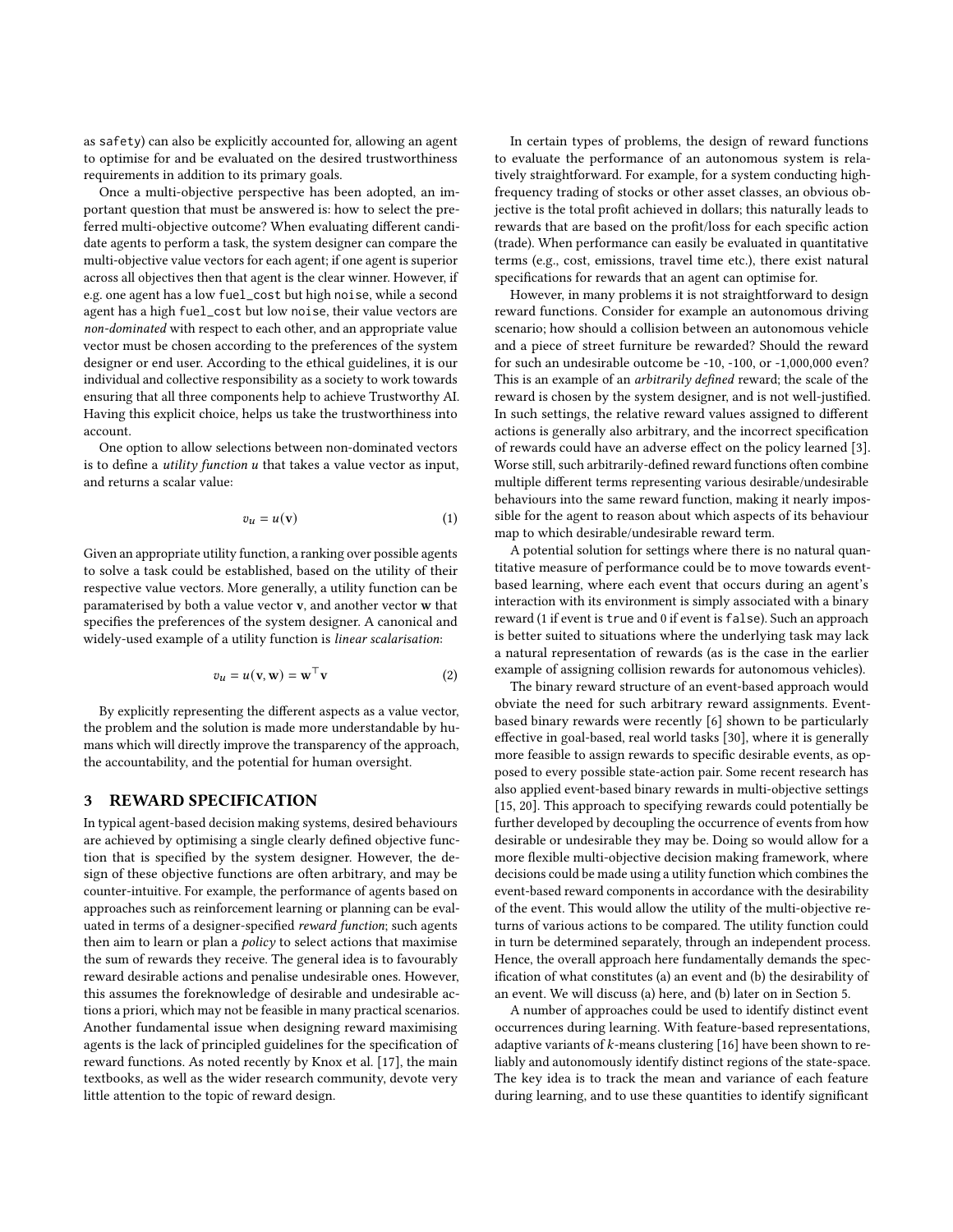deviations from historically observed features, which could be indicate the occurrence of distinct, novel events. Classical concepts such as relative novelty [\[25\]](#page-4-9) and state importance [\[4\]](#page-3-2), previously used for sub-goal discovery and apprenticeship learning respectively, could also be employed for the identification of distinct events during learning. The common theme underlying these approaches is the identification of outlying states on the basis of specific state properties. As these properties need not be tied to the objective/reward function, and primarily depend on the state representation, it allows the problem of event identification to be decoupled from that of learning desirable behaviours, making it agnostic to the specific learning algorithms used.

## <span id="page-2-0"></span>4 TRUSTWORTHY REASONING OVER VECTOR REWARDS

Assuming the environment produces event-based binary reward vectors as described in the previous section, the question then becomes how to select actions based on those vector rewards. Conventional approaches to the creation of utility-maximising agents such as reinforcement learning have generally assumed that the desired behaviour can be encapsulated in the form of a single, scalar measure of utility (the reward signal in single-objective RL) [\[26\]](#page-4-10). When faced with a vector reward, these methods need to concatenate the different factors into a single scalar reward term prior to providing the reward to the agent. Most commonly this has been accomplished by simply summing the reward components associated with each factor, either with or without weighting [\[22\]](#page-4-11). However this linear scalarisation approach is difficult to tune to find an appropriate trade-off between the different factors, and risks finding an inferior or inappropriate solution [\[10,](#page-4-0) [29\]](#page-4-12).

Non-linear scalarisation functions may increase the range of policies which can be found by the agent, and may be a more accurate expression of the desired characteristics of a trustworthy agent. For example, a trustworthy agent must perform in a manner which is within acceptable safety bounds – this can be expressed using threshold lexicographic ordering [\[7\]](#page-4-13) to ensure that the actions performed keep the probability of an adverse event below an acceptable threshold [\[8\]](#page-4-14). This type of scalarisation would fit very naturally with event-driven rewards, where the components correspond to the discounted probability of events.

Other non-linear scalarisations may also be used to capture different aspects of trustworthiness. For example the concept of fairness can be expressed in terms of the Generalised Gini Welfare Index (GGWI) which compares the utility received by different stakeholders and selecting decisions which minimise the extent to which any individual is negatively impacted [\[24\]](#page-4-15). In the context of event-based rewards, this may require a two-step approach:

- (1) a utility measure is derived for each stakeholder using a scalarisation function which corresponds to their preferences
- (2) the GGWI is applied to these individual utility measures to determine the policy which best satisfies our concept of fairness.

However applying a non-linear scalarisation prior to passing the reward to the agent on each time-step may lead to incorrect behaviour from the agent, as the returns are no longer additive [\[22\]](#page-4-11). The alternative, and we would argue more appropriate, approach is to adopt an explicitly multi-objective method in which the agent is provided with an unscalarised reward vector. The agent itself then assumes responsibility for learning a suitable policy which takes into consideration all of the objectives. This also allows for the possibility of multi-policy learning, in which the agent learns a set of policies which produce different trade-offs between the objectives [\[1,](#page-3-3) [28\]](#page-4-16).

A range of approaches to multi-objective decision-making have been proposed and evaluated in the literature, particularly in the area of multi-objective reinforcement learning (MORL). Any of these may potentially be applicable to the creation of trustworthy agents. For a summary of these algorithms we recommend [\[10,](#page-4-0) [14\]](#page-4-17) and [\[22\]](#page-4-11).

One issue that must be considered when using non-linear utility functions to make decisions is the choice of optimisation criterion: scalarised expected returns (SER) or expected scalarised returns (ESR) [\[22\]](#page-4-11). For linear utility functions both criteria are equivalent [\[10\]](#page-4-0), however for non-linear utility functions the ESR and SER criteria can lead to significantly different behaviours [\[11,](#page-4-18) [23\]](#page-4-19).

In settings where the safety of a decision is paramount (e.g. selecting medical treatments), ESR is the correct optimisation criterion, as the utility of the user would be derived from a single execution of the agent's policy. On the other hand, the SER criterion may be most appropriate for situations where fairness is important, as in this case the utility is derived from the expected value of objectives over multiple policy iterations, e.g. when a government makes a series of decisions on how to allocate funding to different sectors of society. Therefore, when taking a multi-objective approach to trustworthy decision making, choosing the correct optimisation criterion is crucial to ensuring that the desired behaviour is achieved.

Another point to take into consideration for ESR settings where safety is important, or where there is a high degree of uncertainty about the outcomes of actions, is that it may be beneficial to move beyond simple expected value approaches to reasoning about rewards, and instead consider probability distributions over possible reward values when making trustworthy decisions. Research into distributional multi-objective decision making is still at an early stage [\[9,](#page-4-20) [11\]](#page-4-18), but could potentially allow agents to more easily avoid negative outcomes, or to make decisions that do not exceed a certain level of risk of negative outcomes that is deemed acceptable by the system designer.

A serious shortcoming of agents that reason using expected value approaches can be demonstrated with a simple example. Consider two actions  $a_1$  and  $a_2$ . Each time  $a_1$  is selected, a reward of 1.0 is returned. Each time action  $a_2$  is selected, there is a 50% chance of getting a reward of 0.0 and 50% chance getting a reward of 2.0. Both actions have the same expected value of 1.0, however there is much greater uncertainty about the outcome of  $a_2$ . If safety and consistency of outcomes is desirable, it is clear that a trustworthy agent should always prefer action  $a_1$ . However, agents that select actions based on expected rewards will not be able to make this distinction during action selection, as the information about the probabilities of rewards occurring is lost when storing expected reward values only.

Reasoning about agent behaviours in the manner that we have outlined has a huge advantage over traditional single-objective approaches in terms of explicability, which includes explainability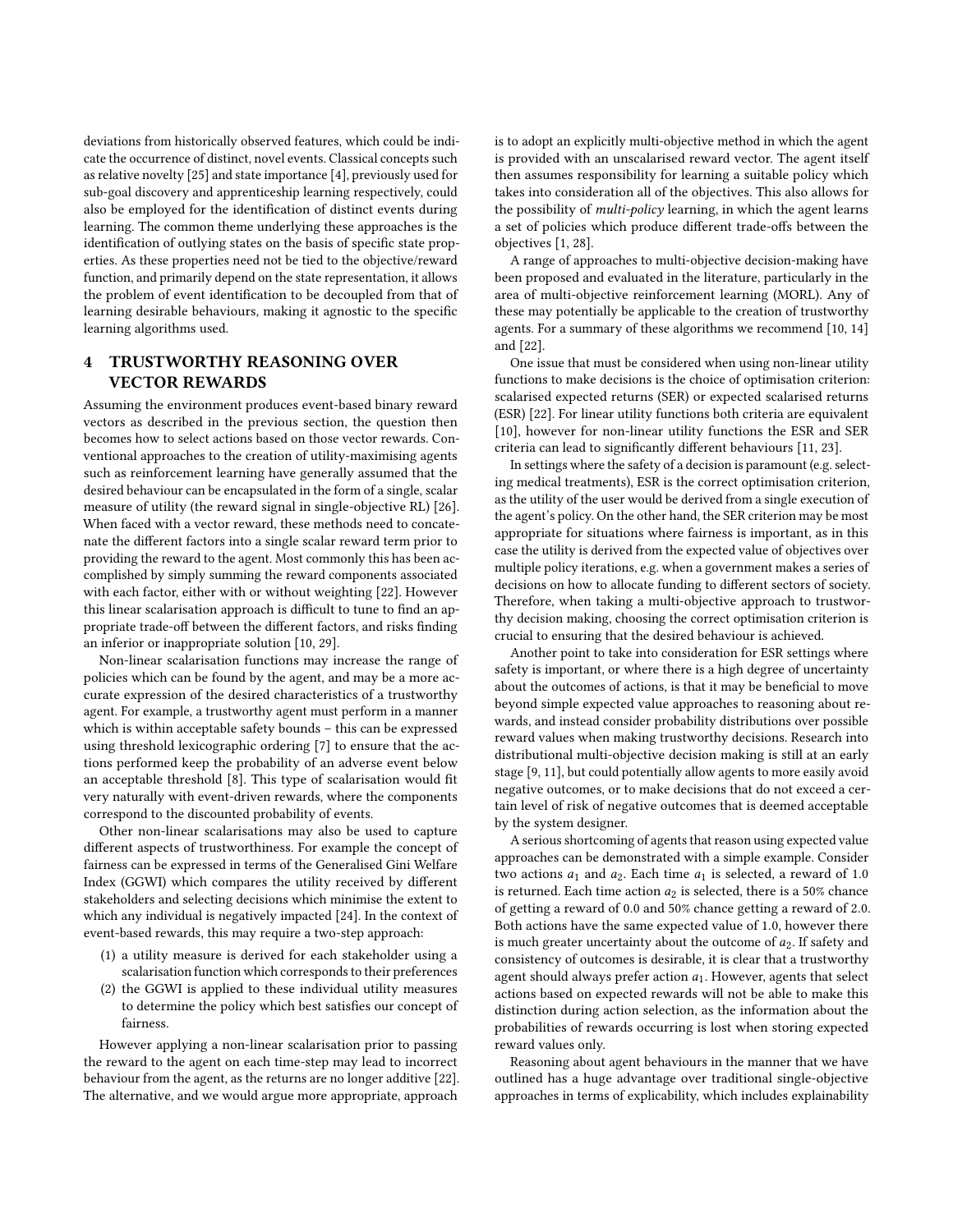and transparency. If interrogated about why a specific decision was made, a single-objective agent will simply report back that the action taken had a higher expected reward than all other actions, which is not very informative; traditionally designed rewards are often meaningless as we outlined in Section [3,](#page-1-0) so the relative expected reward values for actions contain very little useful information about why a certain action is selected. A MODeM agent using the ideas that we have outlined would have a much greater degree of explicability; the agent could report the expected (or distributional) reward values for each objective of interest, and then demonstrate that the action leading to the most preferred compromise over objectives was chosen according to the user's utility function. Such an approach gives a clear link between the decisions made by an agent during deployment, and the preferences specified by the system designer over the range of possible agent behaviours [\[5\]](#page-3-4).

Of course in this section we have yet to account for how the details of utility functions are derived – for example, how are thresholds determined for a safety-aware agent, and where do the individual stakeholder utility functions come from in our fairness example? The following section will address this issue.

# <span id="page-3-1"></span>5 PREFERENCES OVER OBJECTIVES FOR TRUSTWORTHY AGENTS

The problem of learning trustworthy preferences for different events depends on several subjective factors, which one may only be able to capture via one of more forms of human input. Indirect ways to infer human values typically use expert demonstrations and imitation learning [\[12\]](#page-4-21). However, such approaches are tedious and burdensome from a human perspective, and it imposes a requirement of human expertise for the task under consideration.

Preference elicitation may be a more direct and promising method to develop utility functions for trustworthy agents in the future. For example, Zintgraf et al. [\[31\]](#page-4-22) successfully used pairwise comparison queries over outcomes and Gaussian processes to model the utility of domain experts for a traffic regulation problem with 11 objectives. Such methods could readily be adapted to model user utility with regard to trustworthy behaviours, such as fairness and safety.

Large-scale studies such as the MIT Moral Machine study [\[2\]](#page-3-5) also demonstrate preference elicitation through the use of voting systems as a tool for ethical decision making for autonomous vehicles. Here, human participants were presented with, and made to choose between pairs of scenarios that differed from each other in terms of one or more morally-sensitive features. Based on the tens of millions of collected responses, the study constructed approximate ethical models to capture the collective preferences over all voters. Although such systems help build prior models of human preferences, they rely on carefully designed surveys targeted at solving specific problems, which may or may not translate well when applied to real world scenarios.

Frazier et al. [\[19\]](#page-4-23) recently proposed a more organic approach for capturing human preferences, in which they utilised naturally occurring stories in comic strips as a training source, and extracted human societal norms encoded in them. The authors used natural language descriptors found in the comic strips to classify how well they align with the main character's behaviour. From the point of view of scalability, such an approach is superior, as it leverages existing data sources to extract societal preferences.

Considering that societal values and morals are context dependent, and tend to evolve over time (sometimes rapidly, as in the case of an emergency such as the COVID-19 pandemic), it is essential that learned preference models are flexible, and able to react to these changes. This type of flexibility was identified as an essential requirement of human-aligned AI by The IEEE Global Initiative for Ethical Considerations in Artificial Intelligence and Autonomous Systems [\[27,](#page-4-24) p25]. Such flexibility may also be required to remain consistent with contemporary legislative requirements. One way to achieve this could be through multi-policy methods mentioned in Section [4,](#page-2-0) in which multiple possible policies that vary in their trade-offs for different objectives are learned, and stored as a behaviourally diverse policy set. Whenever the requirements change (e.g., due to a change in legislation), an appropriate policy could be selected through efficient search mechanisms without having to train the agents from scratch [\[18\]](#page-4-25). Such frameworks could present robust and adaptive ways of handling a diverse range of ethical requirements as dictated by contemporary societal rules and norms.

## 6 CONCLUSION AND FUTURE WORK

In this paper, we have outlined how we believe the problem of creating trustworthy autonomous systems can be successfully tackled using MODeM principles. We hope that this work will serve as an inspiration to other researchers, and will help to drive the adoption of multi-objective approaches across a wide variety of applications. To conclude, we present a list of interesting future research directions that could be explored when applying MODeM principles to design trustworthy AI:

- The development of principled guidelines for reward design.
- Methods to classify and automatically identify events of interest via binary event reward encoding.
- Comprehensive studies on the implications of optimisation criteria (ESR vs. SER) for the trustworthiness of AI systems.
- New distributional reward algorithms to enable deployment of trustworthy AI in risk-aware and safety-critical settings.
- Development of MODeM approaches to explicability, along with benchmarking of such approaches against the current state-of-the-art.
- Further development of methods that allow system designers to specify utility functions that enable trustworthy behaviour.

#### **REFERENCES**

- <span id="page-3-3"></span>[1] Axel Abels, Diederik Roijers, Tom Lenaerts, Ann Nowé, and Denis Steckelmacher. 2019. Dynamic weights in multi-objective deep reinforcement learning. In International Conference on Machine Learning. PMLR, 11–20.
- <span id="page-3-5"></span>Edmond Awad, Sohan Dsouza, Richard Kim, Jonathan Schulz, Joseph Henrich, Azim Shariff, Jean-François Bonnefon, and Iyad Rahwan. 2018. The moral machine experiment. Nature 563, 7729 (2018), 59–64.
- <span id="page-3-0"></span>[3] Nick Bostrom. 2014. Superintelligence: Paths, Dangers, Strategies. Oxford University Press.
- <span id="page-3-2"></span>[4] Jeffery Allen Clouse. 1996. On integrating apprentice learning and reinforcement learning. University of Massachusetts Amherst.
- <span id="page-3-4"></span>[5] Francisco Cruz, Richard Dazeley, and Peter Vamplew. 2019. Memory-based explainable reinforcement learning. In Australasian Joint Conference on Artificial Intelligence. Springer, 66–77.